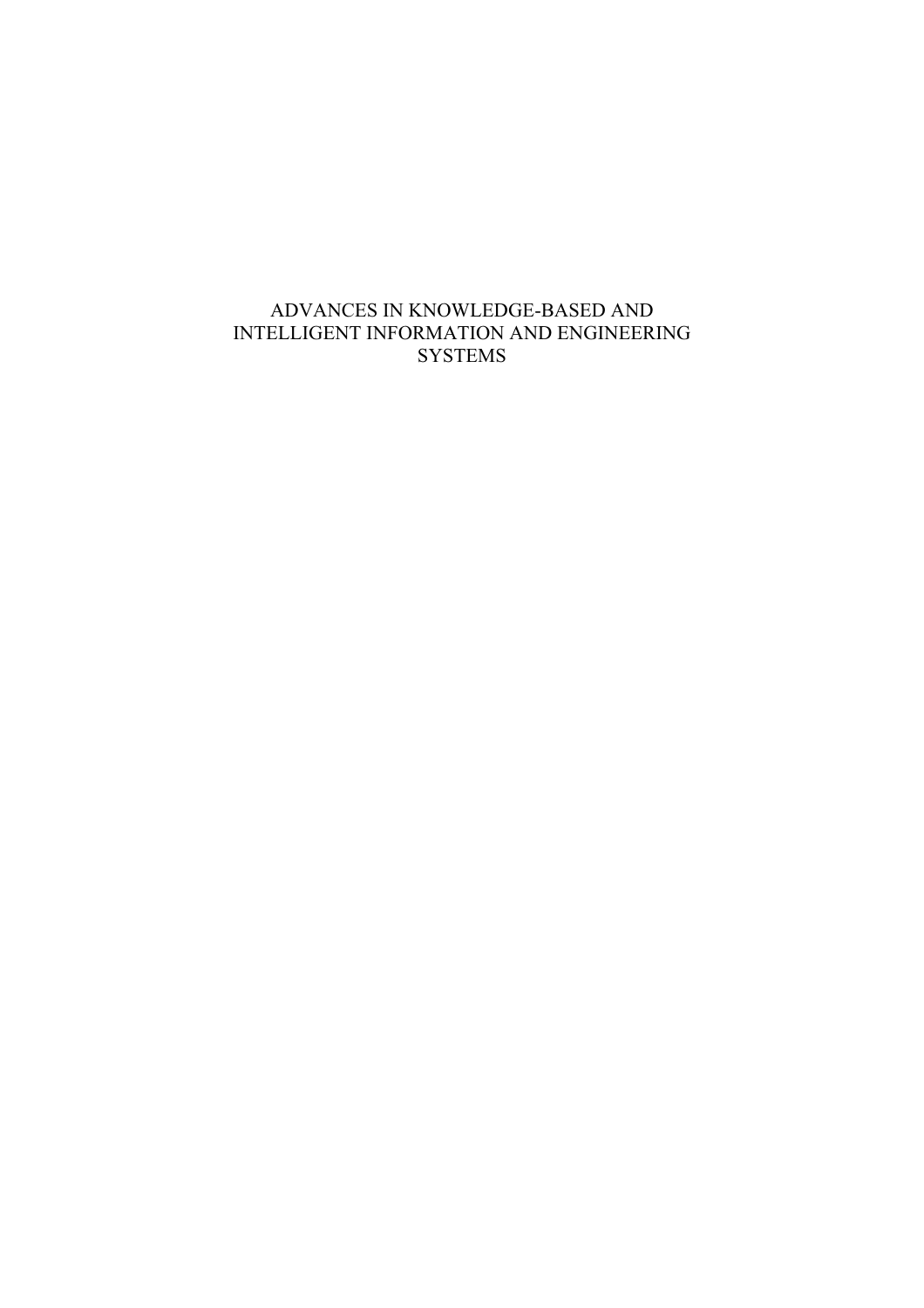# Frontiers in Artificial Intelligence and Applications

#### Volume 243

*Published in the subseries* 

Knowledge-Based Intelligent Engineering Systems *Editors: L.C. Jain and R.J. Howlett* 

*Recently published in KBIES:* 

| Vol. 240.                   | M. Virvou, K. Matsuura, G. Tsihrintzis and A. Sako (Eds.), Knowledge-                   |
|-----------------------------|-----------------------------------------------------------------------------------------|
|                             | Based Software Engineering – Proceedings of the Tenth Joint Conference on               |
|                             | Knowledge-Based Software Engineering                                                    |
| Vol. 234.                   | B. Apolloni, S. Bassis, A. Esposito and C.F. Morabito (Eds.), Neural Nets WIRN11        |
|                             | - Proceedings of the 21st Italian Workshop on Neural Nets                               |
| Vol. 226.                   | B. Apolloni, S. Bassis, A. Esposito and C.F. Morabito (Eds.), Neural Nets WIRN10        |
|                             | - Proceedings of the 20th Italian Workshop on Neural Nets                               |
| Vol. 214.                   | I.-O. Stathopoulou and G.A. Tsihrintzis, Visual Affect Recognition                      |
| Vol. 211.                   | J.I. da Silva Filho, G. Lambert-Torres and J.M. Abe, Uncertainty Treatment Using        |
|                             | Paraconsistent Logic – Introducing Paraconsistent Artificial Neural Networks            |
| Vol. 204.                   | B. Apolloni, S. Bassis and C.F. Morabito (Eds.), Neural Nets WIRN09 -                   |
|                             | Proceedings of the 19th Italian Workshop on Neural Nets, Vietri sul Mare, Salerno,      |
|                             | Italy, May 28-30 2009                                                                   |
| Vol. 203.                   | M. Džbor, Design Problems, Frames and Innovative Solutions                              |
| Vol. 196.                   | F. Masulli, A. Micheli and A. Sperduti (Eds.), Computational Intelligence and           |
|                             | Bioengineering – Essays in Memory of Antonina Starita                                   |
| Vol. 193.                   | B. Apolloni, S. Bassis and M. Marinaro (Eds.), New Directions in Neural Networks        |
|                             | - 18th Italian Workshop on Neural Networks: WIRN 2008                                   |
| Vol. 186.                   | G. Lambert-Torres et al. (Eds.), Advances in Technological Applications of Logical      |
|                             | and Intelligent Systems – Selected Papers from the Sixth Congress on Logic              |
|                             | Applied to Technology                                                                   |
|                             |                                                                                         |
| Recently published in FAIA: |                                                                                         |
|                             | Vol. 242. L. De Raedt, C. Bessiere, D. Dubois, P. Doherty, P. Frasconi, F. Heintz and   |
|                             | P. Lucas (Eds.), ECAI 2012 - 20th European Conference on Artificial Intelligence        |
|                             | Vol. 241. K. Kersting and M.Toussaint (Eds.), STAIRS 2012 - Proceedings of the Sixth    |
|                             | Starting AI Researchers' Symposium                                                      |
|                             | Vol. 239. M. Donnelly and G. Guizzardi (Eds.), Formal Ontology in Information Systems – |
|                             | Proceedings of the Seventh International Conference (FOIS 2012)                         |
| Vol. 238.                   | A. Respício and F. Burstein (Eds.), Fusing Decision Support Systems into the Fabric     |
|                             | of the Context                                                                          |
| Vol. 237.                   | J. Henno, Y. Kiyoki, T. Tokuda, H. Jaakkola and N. Yoshida (Eds.), Information          |
|                             | Modelling and Knowledge Bases XXIII                                                     |

ISSN 0922-6389 (print) ISSN 1879-8314 (online)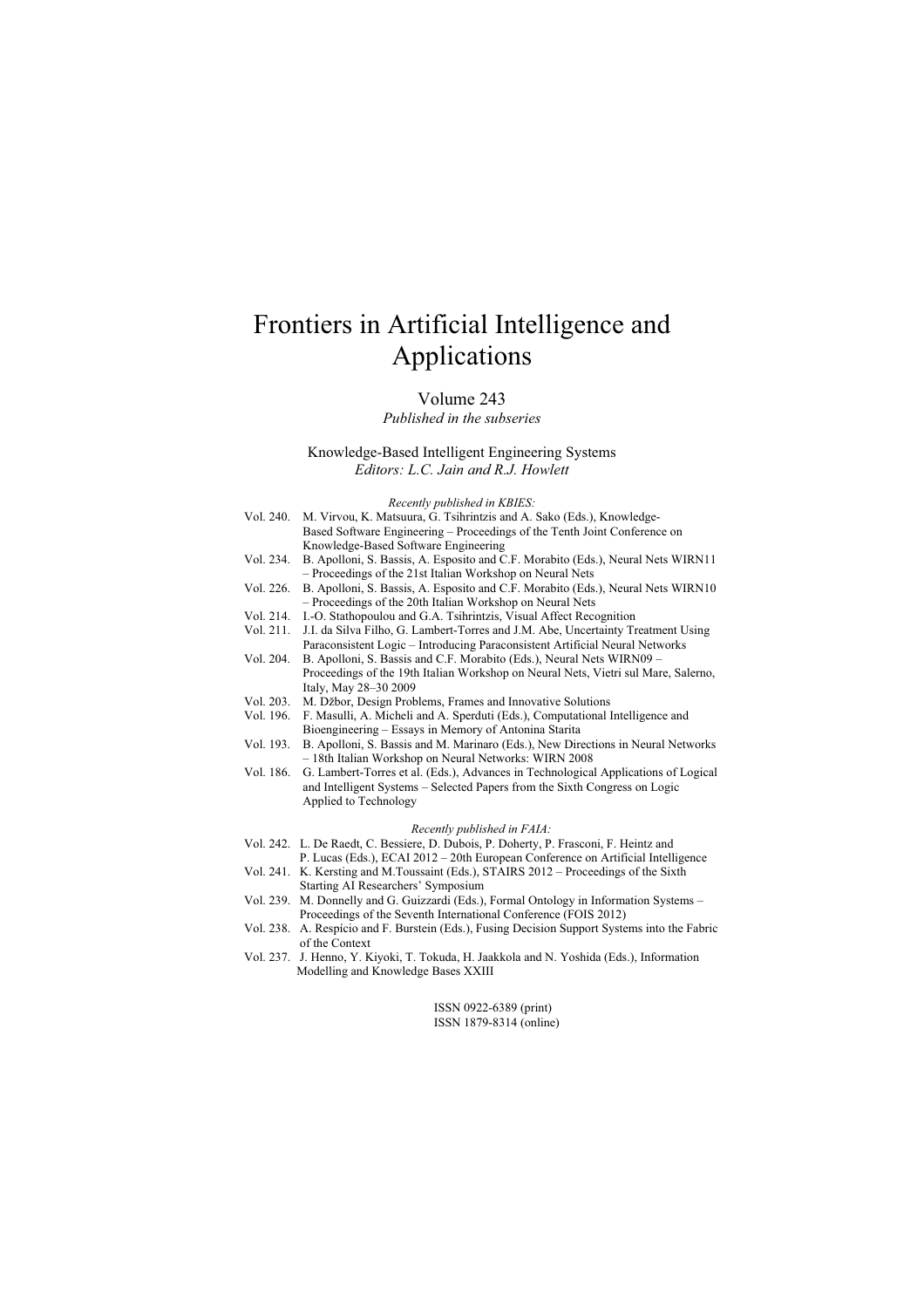# Advances in Knowledge-Bas and Intelligent Information and Engineering Systems re-Based;<br>tion and<br>ms<br>*a*<br>*dom*

Edited by

*University of the Basque Country, UPV/EHU, Spain* Ma anuel Gra yaña *Computational Intelligence Group,* 

> C Carlos To ro *Vico omtech-IK4, S Spain*

> Jorge Posada *Vico omtech-IK4, S Spain*

*Bo ournemouth U University, U United Kingd dom* Robert J. Howlett

and

Lakhmi C. Jain *University S South Austral lia, Australia*



Amsterdam • Berlin • Tokyo • Washington, DC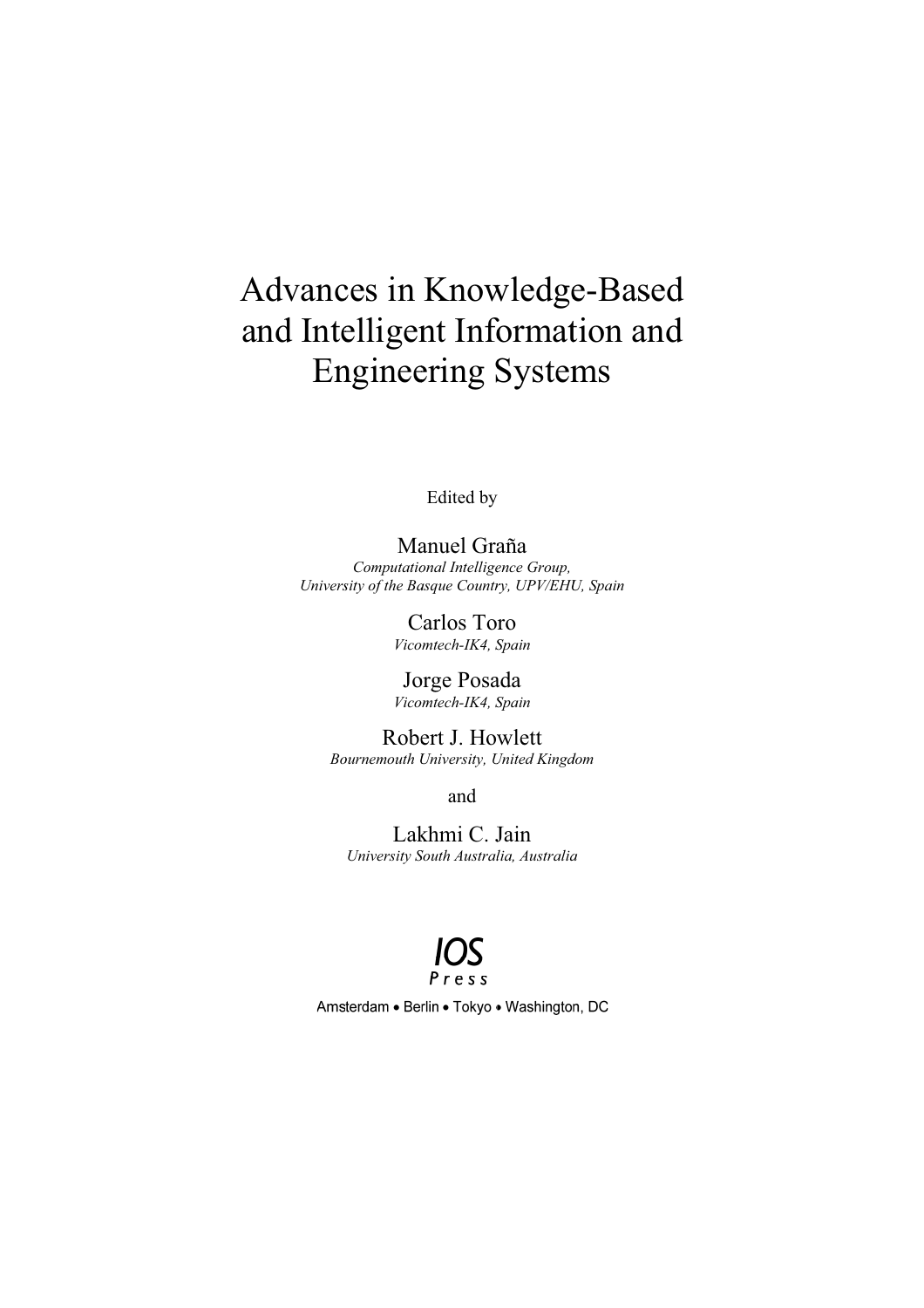© 2012 The authors and IOS Press.

All rights reserved. No part of this book may be reproduced, stored in a retrieval system, or transmitted, in any form or by any means, without prior written permission from the publisher.

ISBN 978-1-61499-104-5 (print) ISBN 978-1-61499-105-2 (online) Library of Congress Control Number: 2012945596

*Publisher*  IOS Press BV Nieuwe Hemweg 6B 1013 BG Amsterdam Netherlands fax: +31 20 687 0019 e-mail: order@iospress.nl

*Distributor in the USA and Canada*  IOS Press, Inc. 4502 Rachael Manor Drive Fairfax, VA 22032 USA fax: +1 703 323 3668 e-mail: iosbooks@iospress.com

LEGAL NOTICE The publisher is not responsible for the use which might be made of the following information.

PRINTED IN THE NETHERLANDS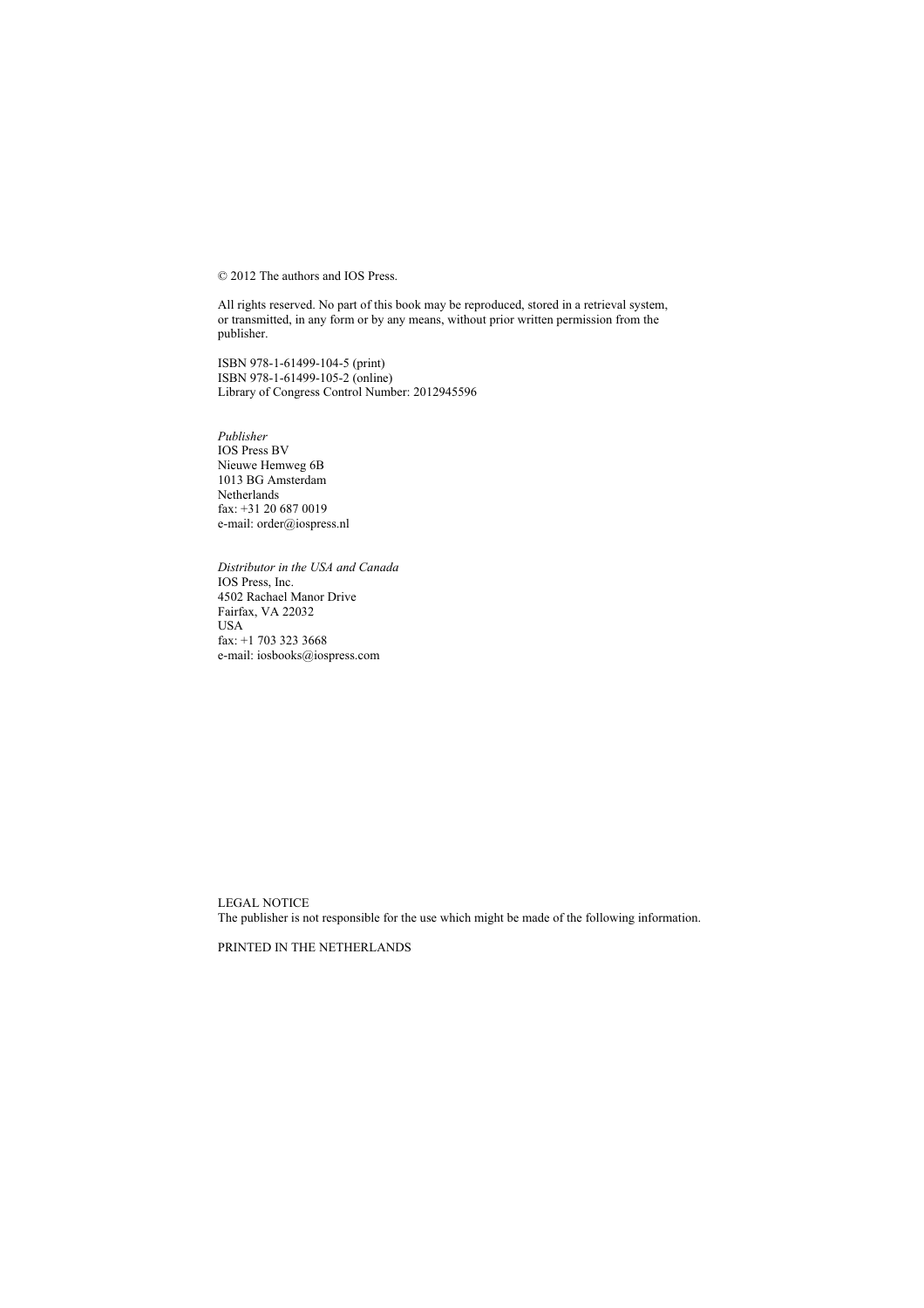## Preface

Information processing has become a pervasive phenomenon in our civilization. Massive access to information resources and their use as intelligent systems in everyday applications is advantaged by the most recent research in information technologies. While the majority of information processing is becoming intelligent in a very broad sense, major research in Semantics, Artificial Intelligence and Knowledge Engineering supports the domain specific applications that are becoming more and more present in our everyday living. Intelligent Systems are present in a wide range of situations that include facets of simple everyday actions and sometimes not so simple aspects such as transport systems and even the medical domain. Digital news, socialization of relations, and enhancements derived from the handling of expert decisions are but a few examples of everyday applications.

Ontologies play a major role in the development of knowledge engineering in various domains, from semantic web down to the design of specific decision support systems. They are used for the specification of natural language semantics, information modeling and retrieval in querying systems, geographical information systems, medical information systems, the list is growing continuously. Ontologies allow easy modeling of heterogeneous information, flexible reasoning for the derivation of consequents or the search of query answers, specification of a priori knowledge, increasing accumulation of new facts and relations, i.e. reflexive ontologies. Therefore, they are becoming key components of adaptable information processing systems. Classical problems such as ontology matching or instantiation, has new and more complex formulations and solutions, involving a mixture of underlying technologies, from traditional logic up to fuzzy logic. Research on ontologies and their applications is a highly active front of current computational intelligence science.

Much of modern machine learning has become a branch of statistics and probabilistic system modeling. The Bayesian paradigm is becoming dominant, because it allows the formulation of elegant chains of reasoning to deal with uncertainty. Linear approaches to feature extraction and enrichments for discriminant systems have also a surprising revival from the hand of kernel theory and Bayesian sparse modeling. In the background, the establishment of a sound methodology to assess the value of the systems is a continuous endeavor that is also strongly anchored in statistics, approaches based on nature-inspired computing, such as artificial neural networks, have a broad application and are subject of active research.

A very specific new branch of developments is that of Lattice Computing, gathering works under a simple heading "use lattice operators as the underlying algebra for computational designs". A traditional area of research that falls in this category is Mathematical Morphology as applied to image processing, where image operators are designed on the basis of maximum and minimum operations, a long track of successful applications support the idea that this approach could be fruitful in the framework of intelligent system design. The fruits have been innovative associative memories, image feature extraction and classification algorithms, which include lattice based techniques to manipulate heterogeneous information sources.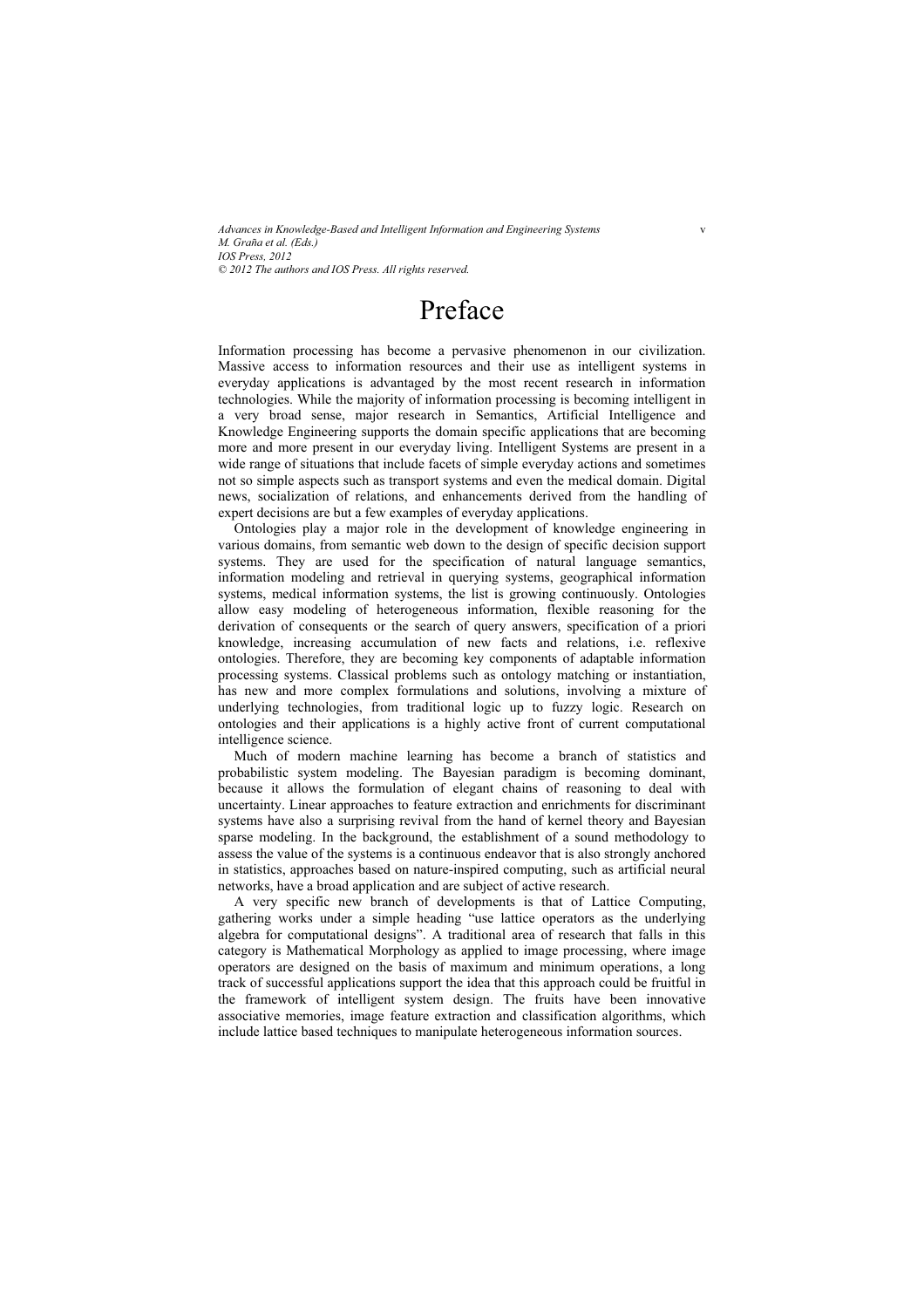For more than 15 years, KES International and its annual organized events, have served as a platform for sharing the latest developments in Intelligent Systems. Organized by the Computational Intelligence Group of the University of the Basque Country and the computer graphics leading institute Vicomtech-IK4, the  $16<sup>th</sup>$  Annual KES conference, was held in the beautiful city of San Sebastian in the north of Spain. (http://kes2012.kesinternational.org/index.php) Extracted from the conference, this book presents the best contributions received and presented by leading experts all over the world who joined us to share their latest achievements in this domain. The quality of these contributions clearly show that knowledge engineering is more than a trendy topic, but a continuous living and evolving set of technologies aimed to improve the design and understanding of systems and their relations with humans.

As editors of these selected readings, we are proud to present these articles that travel from theoretical and basic research conceptualizations to real world applications. We must thank the large number of people that have contributed to the success of this endeavor by managing the reception of papers and monitoring their review: Bruno Apolloni, Floriana Esposito, Ngoc Thanh Nguyen, Anne Hakansson, Tuan D. Pham, Ron Hartung, Andreas Nuernberger, Honghai Liu, Kazuhiko Tsuda , Nobuo Suzuki, Masakazu Takahashi, Hirokazu Taki, Masato Soga, Antonio Fernández-Caballero , Rafael Martínez-Tomás, Naoto Mukai, Taketoshi Ushiama , Toyohide Watanabe, Tomoko Kojiri, Piotr Jêdrzejowicz, Ireneusz Czarnowski, Alfredo Cuzzocrea, Kazumi Nakamatsu, Jair Minoro Abe, Gloria Bueno, Grégory Maclair, Cesar Sanín, Edward Szczerbicki, Cecilia Zanni-Merk , Richard Duro, Takahira Yamaguchi, Katsutoshi Yada, Gregory Zacharewic, Akinoro Abe, Yukio Ohsawa, Jeffrey W. Tweedale, Otoniel Mario López Granado, Adriana Dapena Janeiro, Nicolás Guil Mata, Yuji Iwahori, Yoshinori Adachi, Nobuhiro Inuzuka, Jun Munemori, Takaya Yuizono, Antonio Moreno, Hajer Baazaoui, Aida Valls, Nesrine Ben Mustapha, Arkadiusz Kawa, Pawel Pawlewski, Norio Baba, Hisao Shiizuka, Junzo Watada, Katsutoshi Yada and Takahira Yamaguchi.

We want to express our gratitude to the International Programme Committee which is the academic backbone supporting this conference series:

**Dr. Ahmad Taher Azar** IGI Global, USA **University of Washington Tacoma, USA Dr Mihai Boicu George Mason University, USA Dr Gloria Bordogna Communist Science Administrative Council of Italy , Italy <br>
<b>Dr. Zaki Brahmi Communistry** RIADI Laboratory, Manouba University, RIADI Laboratory, Manouba University, Tunisia. **Prof. Michele Ceccarelli Prof. Michele Ceccarelli Dr. Izonet Chicago Chicago Chicago Chicago Chicago Chicago Chicago Chicago Chicago Chicago Chicago Chicago Chicago Chicago Chicago Chicago Chicago Chicago Chicago Chic** King Abdullah University of Science and Technology, Saudi Arabia **Prof. Alfredo Cuzzocrea Victorian Constanting Calabria, Italy Prof. Colette Faucher <b>Constanting Constanting Constanting Constanting Prof.** Colette Faucher **Lating Constanting Constanting Constanting Constanting Constan Prof. Colette Faucher**  LSIS-Polytech'Marseille, France<br> **Prof. Alexandra Grancharova** Bulgarian Academy of Sciences. **Prof. Alexandra Grancharova Bulgarian Academy of Sciences, Bulgaria**<br>**Prof. Manuel Graña Bulgarian** University of the Basque Country. Spain **Prof. Manual University of the Basque Country, Spain University of Patras. Greece Prof. Ioannis Hatzilvgeroudis Prof. Robert J.Howlett Bournemouth University, UK**<br> **Dr.Shraddha Ingale** Pune University, India Pune University, India **Dr Ivan Jordanov Dr Ivan Jordanov University of Portsmouth, UK Prof. Vladimir Jotsov State University for Library State University for Library State University for Library State University for Library State Univer State University for Library Studies and Information** Technologies, Bulgaria